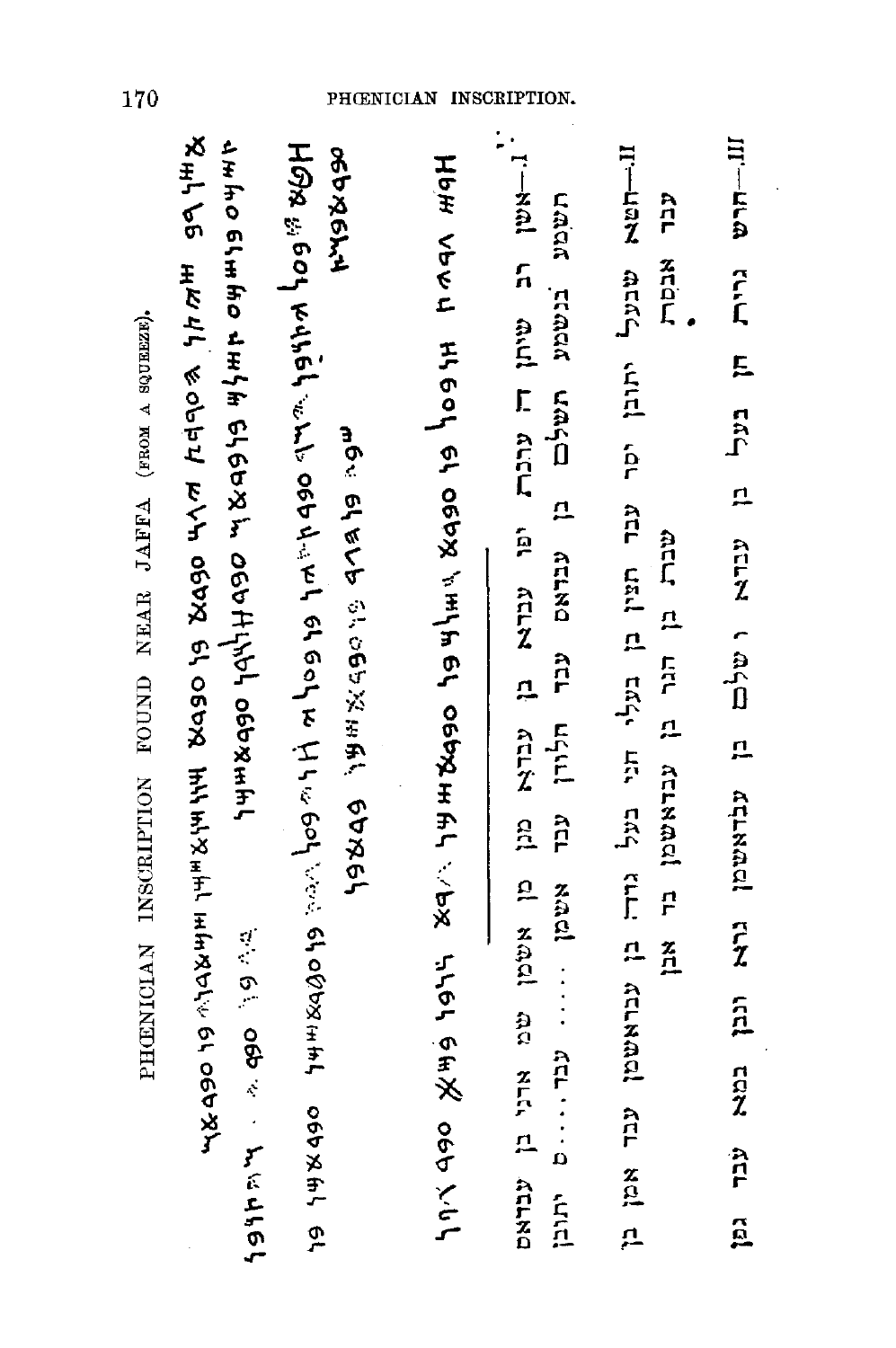## THE PRAYER OF BEN ABDAS ON THE DEDICATION OF THE TEMPLE OF JOPPA.

## SOUTHAMPTON, 3rd March, 1892.

THE squeeze of a Phœnician inscription, said to come from Jaffa, sent home by Mr. F. J. Bliss, seems to me to indicate that the original text is genuine, and of much interest. The characters are those used iu writing by Phœnicians about the fourth and third centuries B.C., but no Phœnician text is, I believe, known in Palestine south of the vicinity of Acre. If we take as proven the later date of the Eshmunazar coffin, which M. Clermont-Ganneau advocates, and which seems to me well established, we know that, at the period in question, when Palestine was in the power of the Ptolemies ruling in Egypt, the plains of Sharon were given to the King of Sidon, to be Phœnician territory "for ever"; although this was soon brought to nothing by the rise of the Hasmonean family. It is thus very natural that a text of the third century, in Phcenician, should be found at Jaffa; and it seems from the text that a Phoenician temple was raised in honour of Eshmun-the chief Phœnician deity--by the writer of this text, which consists of three very long lines of writing in well defined characters.

The transliteration and transcription, which I have given from the squeeze, will serve to show the values of the letters, which resemble those of the Cyprus texts, and of the text of M'asub near Acre, published by M. Clermont-Ganneau, and dating 274 B.c. The letters which do not seem to occur are *Zain* and *Koph:* the rest of the 22 composing the Semitic alphabet are present, if  $\bar{1}$  am right as to a single occurrence of a much worn *Tsadi* in the second line. They do not require particular notice, except that the *Cheth* has only one bar, which is not usual, and seems to betoken late date. This form is found on the Carpentras stone, but in Assyria it is as old as the seventh century B.C. in Aramaic texts.

The translation may be subject to revision, when the text itself can be studied by specialists ; but as it makes good sense and grammar throughout, may, perhaps, be accepted as generally correct, and is to the following effect  $:$   $-$ 

- Line 1.-A worshipper, the son of a worshipper, has very firmly founded the temple of Joppa, being prospered by Eshmun; (being) there Lord-Ben Abdas. Thou wilt hear with acceptance, and thou wilt save Ben Abdas---a servant for ever, a servant of Eshmun. . . . . .
- Line  $2.-A$  sinner towards Baal, he returns drawing back. Thou shalt protect the worshipper as a son, 0 my Baal. Have mercy on me, 0 Baal, of -good fortune 1 (who am) the son of a worshipper of

1 "Eaal Gad" is here a title of Eshmun.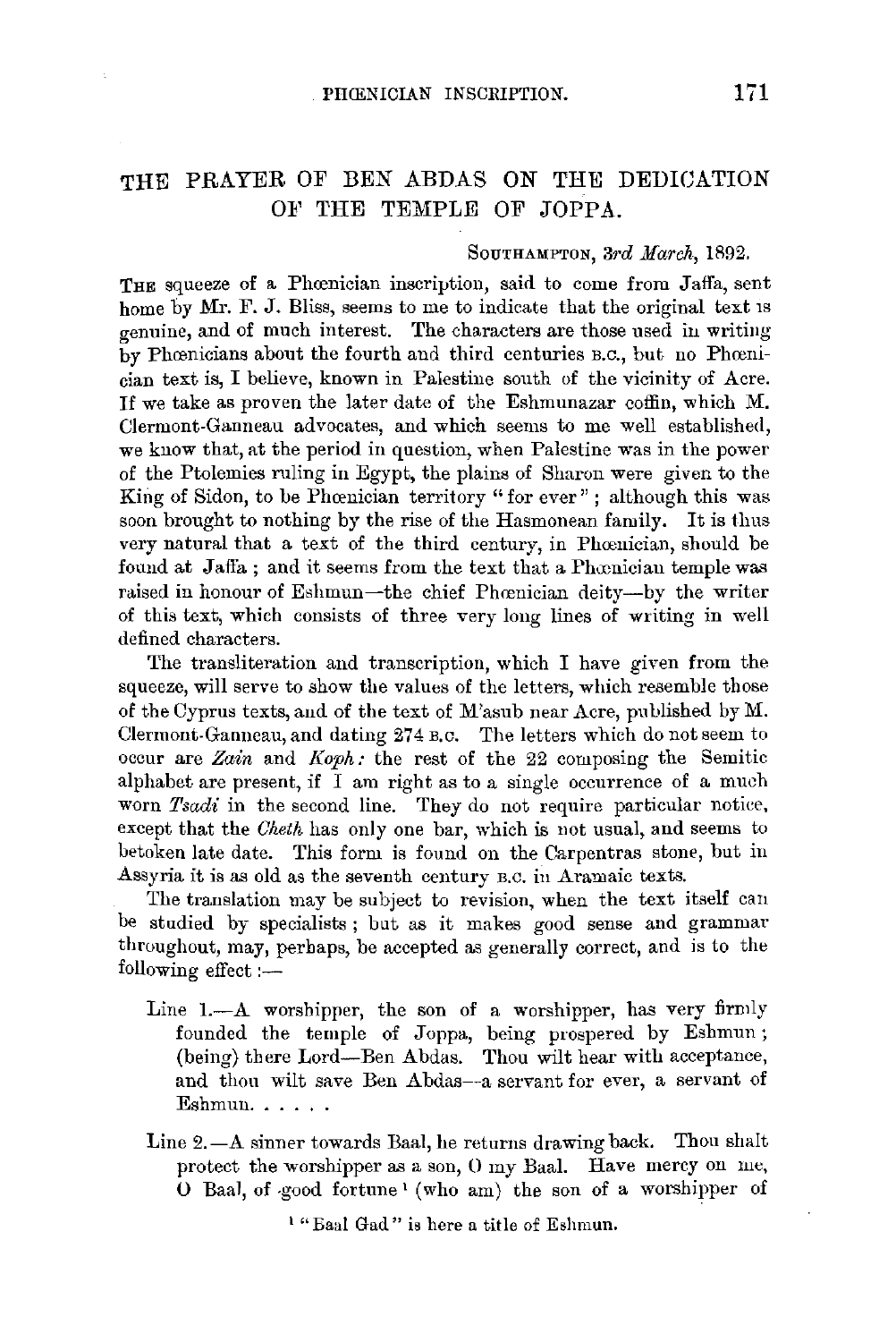Eshmun, a faithful servant, the son of a worshipper of Abset. The wanderer having rested—the son of the worshipper of Eshmun -cut a stone.

Line 3.-He carved an inscription. Have mercy, O Lord, on a servant, and save the son of a worshipper of Eshmun. And he erected a high place (as) an obedient worshipper.'

Perhaps the names "servant of Eshmun" *(Abd Eshmun)* and "servant" of Abset " <sup>2</sup>*(Abd* .1 *bset)* are to be regarded as those of the father and grandfather of the writer of the inscription. When the text says that "the son of wandering had rested," we might suppose that either a journey for colonisation is intended, or that the worshipper was a merchant whose travels were over, as he had become rich, aud now desired to propitiate the gods.

The following points require to be explained  $:$ ---

**'** $\mathbf{y}$ , for a " temple enclosure," is well known in the ancient text of Yehumelek of Gebal, and has been fully discussed by Renan. (" Corp. Inscript. Sem." i, I, page 6.)

**~i::iY** for the Hebrew **i::iY** is found in Aramaic (Buxtorff, p. l 56-1).

is fairly clear on the cast. Compare the Arabic root ~ whence

1,;.t•.,.. "propitious." Perhaps, however, we may take the particle <u>ו</u>ֹם in the sense of *vropter* (Buxt., p. 1219), and the words may mean "priest of Eshmun," like the Talmudic <u>ממונה</u> and and as given by Buxtorff (p. 1222).

- **'l~j~** for "Lord," occurs in the Hebrew in compound names, and in Phœnician texts, where it is rendered "his lord."
- **DATIV** "The Servant of As" (Abdas) appears to be a personal name, and *As* is, *I* believe, a known deity, though I cannot fiml

<sup>1</sup> The writer appears to rely on the piety of his father, Abd Eshmun, rather than on his own, as he had been a sinner, or, perhaps, a worshipper of other gods.

<sup>2</sup>It should be noted that a person called Abd Abset, at Larnaca, describes himself as a Carthaginian. The present writer, Abdas, the son of Abd Eshmun and grandson of Abd Abset, may have come from Cyprus or from Carthage to settle in Joppa. Another case in which a Phœnician of Cyprus bore a name connecting him (like that of Abd Abset) with Egypt., is the Citium tombstone of Horus, son of Abd Osiris. The worship of the Egyptian gods during the time of the Ptolemies, who were in possession of Palestine, was not unnatuml in Phcenieia, and, it seems, extended to Cyprus and Carthage. It might possibly have been introduced by Carthaginian emigrants to the eastern shores and islands of the Mediterranean.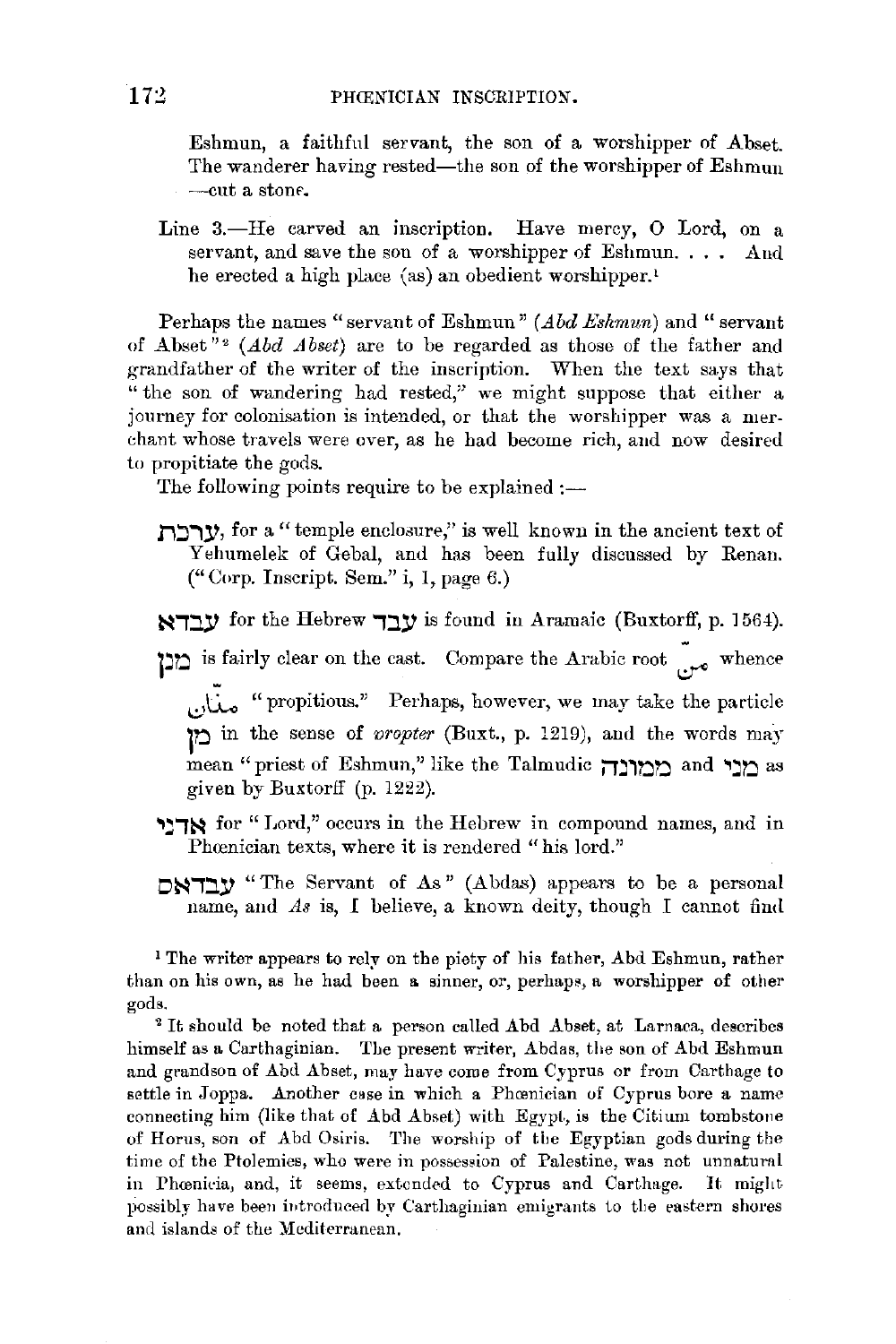the authority. Several Egyptian gods were adored in Phœnicia about this time, such as **'''** Osiris, and **1n** Horus ; and Abset, mentioned later, appears to be the Egyptian Bast. In the same way *As* might perhaps be Isis ( *Uasi).* 

- **SIMT** in Hebrew, means " to err," " to sin," and is here found with the contrary, **:l'1l1** "to return," and **iO'I for i'iO'I** "drawing back."
- **r~r,** I suppose to be the 2nd sing. masc. of the future of **p~** "to protect," or from a cognate root.
- **111:1 L,y::i,** would seem to be the Hebrew Baal Gad, "Lord of good luck," in the feminine for the abstract.
- **110:l~** is known from a text in Larnaca (Corpus I, i, p. 98). Perhaps in both cases we should read **110:l ~1::i.y** *(Abda Bast),* which agrees with the name ABoov Bacrios found by Waddington (No. 1866 $c$ ) at Sidon, in a Greco-Phoenician text. Bast was the Egyptian goddess connected with Bes.
- **i::i.** is from **1'1:l** "to divide," cognate to **~1:l** "to fashion."
- **l1"'"l)** I suppose to come from **i'"l)** "to scrape," and to mean letters " scratched :" the verb preceding **('tV'in)** means " to inscribe.''
- **Sy::i** When Baal is intended the article in Hebrew precedes, except where there is a particle prefixed (as in the second line); but if my rendering be correct the word may here only mean "Lord."
- **oS'tV'** The 2nd singular imperative masc. .As in the .Aramaic **oSw-** "absolvere" (Buxt., p. 2422).
- **~i)** perhaps a longer form of **i),** which often occurs in the inscriptions of Carthage. It is there used in its well-known ancient signification of one "allied" or "taking refuge with" another, as in the term Ger-Ashtoreth, "the adherent of Ashtoreth."
- On the other hand, it might be from the same root with **r;,i)** above mentioned, and mean "the writer." The word being doubtful is omitted in the translation.
- **i:l::l** I suppose to come from **J.'1j,** which has the meaning "to raise up" (Gesenius). The final **l** in this and in the words **111.,'IV'** and **l::J.'111.,** seems to be an affixed pronoun of 3rd person singular like the Syrian *ni*, and the older Assyrian demonstrative *annu*.
- **lO)** is not very clear in the squeeze. I have supposed it to come from the root " גָכֵן "to be bent," and to be the present participle meaning " bowing" before the Deity.